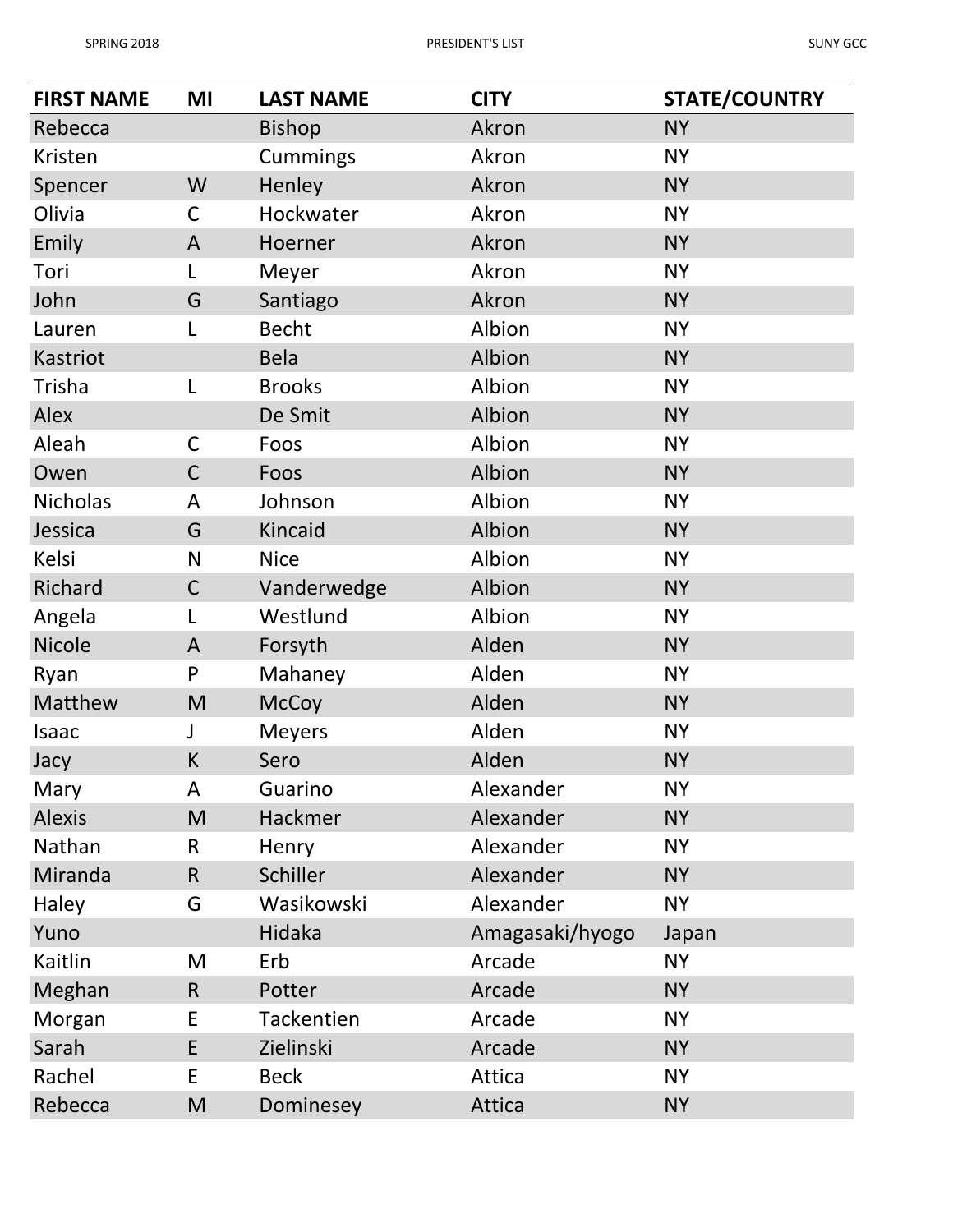| <b>FIRST NAME</b> | MI           | <b>LAST NAME</b>  | <b>CITY</b>    | <b>STATE/COUNTRY</b> |
|-------------------|--------------|-------------------|----------------|----------------------|
| Kendra            |              | Thompson          | Attica         | <b>NY</b>            |
| Samantha          | M            | Trunfio-Beechler  | Attica         | <b>NY</b>            |
| Paige             | E            | Austin            | Avoca          | <b>NY</b>            |
| Caroline          |              | Hecht             | Avon           | <b>NY</b>            |
| Joshua            | A            | Little            | Avon           | <b>NY</b>            |
| Katherine         | $\mathsf{P}$ | Webster           | Avon           | <b>NY</b>            |
| <b>Trey</b>       | N            | Nadolinski        | <b>Basom</b>   | <b>NY</b>            |
| Jessica           |              | Accardi           | <b>Batavia</b> | <b>NY</b>            |
| Lydia             | E            | Aquina            | <b>Batavia</b> | <b>NY</b>            |
| Joshua            | $\mathsf{R}$ | <b>Barton</b>     | <b>Batavia</b> | <b>NY</b>            |
| <b>Nicholas</b>   | $\mathsf C$  | Callisher-Pucillo | <b>Batavia</b> | <b>NY</b>            |
| Jessica           | M            | Caryl             | <b>Batavia</b> | <b>NY</b>            |
| Daisy             |              | Cervantes         | <b>Batavia</b> | <b>NY</b>            |
| Audra             | $\mathsf B$  | <b>Davis</b>      | <b>Batavia</b> | <b>NY</b>            |
| <b>Alexis</b>     | $\sf S$      | DeLong            | <b>Batavia</b> | <b>NY</b>            |
| Cory              | J            | Feary             | <b>Batavia</b> | <b>NY</b>            |
| Matthew           | M            | Fouquet           | <b>Batavia</b> | <b>NY</b>            |
| <b>Neve</b>       | $\mathsf{S}$ | Georgia           | <b>Batavia</b> | <b>NY</b>            |
| Lisa              | B            | Heath             | <b>Batavia</b> | <b>NY</b>            |
| Shelby            | J            | Hill              | <b>Batavia</b> | <b>NY</b>            |
| Leighann          |              | Howland           | <b>Batavia</b> | <b>NY</b>            |
| Samantha          | E            | <b>Hyback</b>     | <b>Batavia</b> | <b>NY</b>            |
| Marissa           | $\mathsf{R}$ | Jacques           | <b>Batavia</b> | <b>NY</b>            |
| Samuel            | J            | Lang              | <b>Batavia</b> | <b>NY</b>            |
| Emily             | G            | Lontkowski        | <b>Batavia</b> | <b>NY</b>            |
| <b>Tessa</b>      | $\mathsf{R}$ | Lynn              | <b>Batavia</b> | <b>NY</b>            |
| Angelina          | R            | Miconi            | <b>Batavia</b> | <b>NY</b>            |
| Cassidy           | $\Omega$     | <b>Miller</b>     | <b>Batavia</b> | <b>NY</b>            |
| Gregory           | A            | <b>Mruczek</b>    | <b>Batavia</b> | <b>NY</b>            |
| Ashlee            | E            | Ohlson            | <b>Batavia</b> | <b>NY</b>            |
| Alexander         | P            | Rigerman          | <b>Batavia</b> | <b>NY</b>            |
| William           | D            | Rippel            | <b>Batavia</b> | <b>NY</b>            |
| <b>Danielle</b>   | N            | Shaffer           | Batavia        | <b>NY</b>            |
| Abby              | B            | <b>Stendts</b>    | <b>Batavia</b> | <b>NY</b>            |
| Sabrina           |              | Walton            | <b>Batavia</b> | <b>NY</b>            |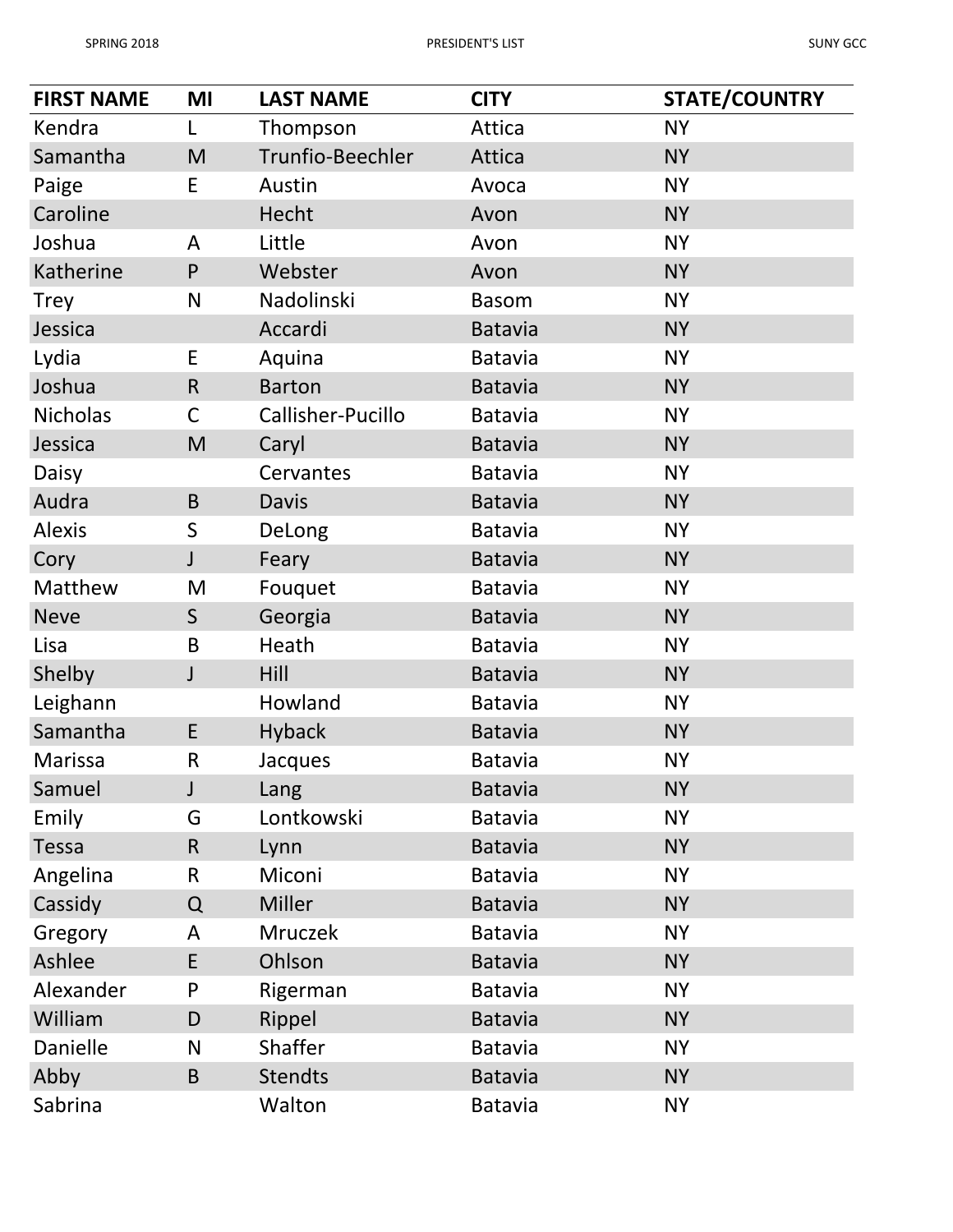| <b>FIRST NAME</b> | MI           | <b>LAST NAME</b> | <b>CITY</b>      | <b>STATE/COUNTRY</b> |
|-------------------|--------------|------------------|------------------|----------------------|
| Quinten           | $\mathsf{P}$ | Weis             | <b>Batavia</b>   | <b>NY</b>            |
| Megan             |              | West             | <b>Batavia</b>   | <b>NY</b>            |
| James             | $\mathsf C$  | Berggren         | Bergen           | <b>NY</b>            |
| <b>Thomas</b>     | W            | Berggren         | <b>Bergen</b>    | <b>NY</b>            |
| <b>Taylor</b>     | $\mathsf{R}$ | Dimmig           | Bergen           | <b>NY</b>            |
| Paul              | A            | Elliott          | <b>Bergen</b>    | <b>NY</b>            |
| Kristen           | M            | Hale             | Bergen           | <b>NY</b>            |
| Alexandria        | S            | Loewke           | Bergen           | <b>NY</b>            |
| David             | $\mathsf S$  | Mackey           | Bergen           | <b>NY</b>            |
| Taylor            | E            | McPherson        | Bergen           | <b>NY</b>            |
| Amber             |              | Salway           | Bergen           | <b>NY</b>            |
| <b>Tracy</b>      | $\mathsf{R}$ | Cartwright       | <b>Bliss</b>     | <b>NY</b>            |
| Jillian           | E            | Cookinham        | <b>Brockport</b> | <b>NY</b>            |
| Kiana             |              | Cotton           | <b>Brockport</b> | <b>NY</b>            |
| Domonique         | $\mathsf S$  | Lawhorn          | <b>Brockport</b> | <b>NY</b>            |
| Philip            | Z            | Matthews         | <b>Brockport</b> | <b>NY</b>            |
| Kathryn           | G            | Plummer          | <b>Brockport</b> | <b>NY</b>            |
| Rebecca           | M            | <b>Steffen</b>   | <b>Brockport</b> | <b>NY</b>            |
| <b>Britney</b>    | N            | Swanger          | <b>Brockport</b> | <b>NY</b>            |
| Anyuris           |              | Caraballo        | <b>Bronx</b>     | <b>NY</b>            |
| Liliam            |              | Montilla         | <b>Bronx</b>     | <b>NY</b>            |
| Cade              | $\vee$       | Ryan             | <b>Buffalo</b>   | <b>NY</b>            |
| Taylor            | $\mathsf R$  | Wilson           | <b>Buffalo</b>   | <b>NY</b>            |
| Grace             |              | Campbell         | <b>Byron</b>     | <b>NY</b>            |
| Margaret-Mary J   |              | Gabalski         | <b>Byron</b>     | <b>NY</b>            |
| Kitana            | R            | Maher            | <b>Byron</b>     | <b>NY</b>            |
| Colin             | J            | <b>Noeth</b>     | <b>Byron</b>     | <b>NY</b>            |
| Henry             |              | Delgado          | Camuy            | <b>PR</b>            |
| Tyler             | M            | Schwarz          | Canaan           | <b>NH</b>            |
| Emily             |              | Bowen            | Canandaigua      | <b>NY</b>            |
| Ariel             | J            | Hays             | Canandaigua      | <b>NY</b>            |
| <b>Breana</b>     | M            | Gauthier         | Castile          | <b>NY</b>            |
| Makenzie          | H            | <b>Maines</b>    | Castile          | <b>NY</b>            |
| Charles           | Τ            | Mann             | Castile          | <b>NY</b>            |
| Jessica           | L            | <b>Byington</b>  | Chaffee          | <b>NY</b>            |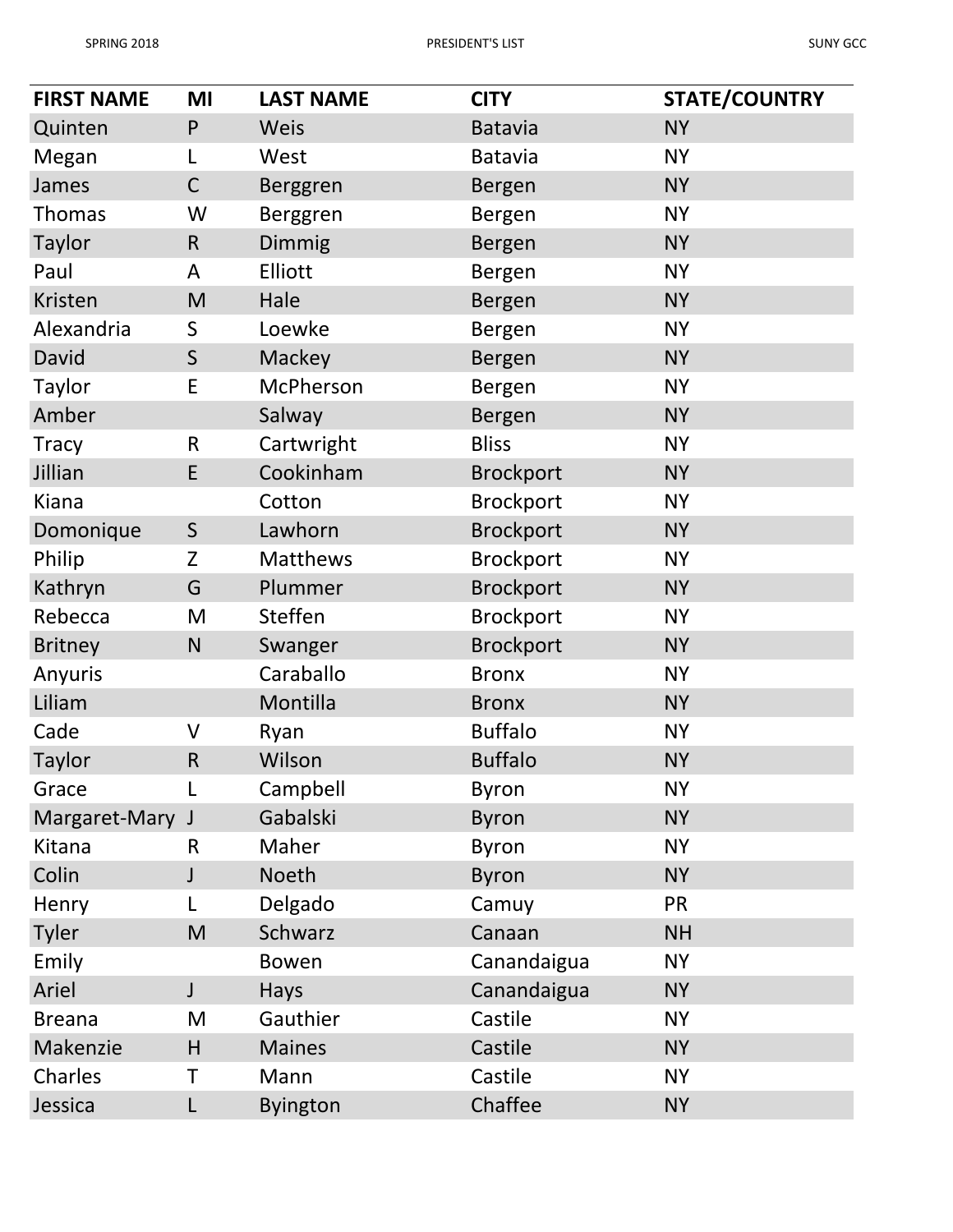| <b>FIRST NAME</b> | MI           | <b>LAST NAME</b>   | <b>CITY</b>          | <b>STATE/COUNTRY</b>        |
|-------------------|--------------|--------------------|----------------------|-----------------------------|
| Reika             |              | Murota             | Chiba                | Japan                       |
| Dennis            |              | Austin             | Chicago              | IL                          |
| JoAnne            | M            | Clemm              | Churchville          | <b>NY</b>                   |
| Sheryl            | D            | Duncan-Wicks       | Churchville          | <b>NY</b>                   |
| Dmitrii           |              | Kapitonov          | Chuvash              | <b>Russian Federation</b>   |
| Rocco             |              | Lucciano           | Clarence             | <b>NY</b>                   |
| Melinda           | $\mathsf S$  | Carper             | Clyde                | <b>NY</b>                   |
| Lynne             | M            | <b>Blake</b>       | Corfu                | <b>NY</b>                   |
| Alex              | D            | <b>Bookmiller</b>  | Corfu                | <b>NY</b>                   |
| Katelyn           | M            | <b>Brown</b>       | Corfu                | <b>NY</b>                   |
| Shaunna           | B            | Conti              | Corfu                | <b>NY</b>                   |
| Spencer           | T            | Graff              | Corfu                | <b>NY</b>                   |
| Morgan            | K            | Miller             | Corfu                | <b>NY</b>                   |
| Rachel            | D            | Miller             | Corfu                | <b>NY</b>                   |
| Melinda           | Q            | <b>Neal</b>        | Corfu                | <b>NY</b>                   |
| <b>Kiara</b>      | $\mathsf{R}$ | Santiago           | Corfu                | <b>NY</b>                   |
| Kaylee            | D            | Schaber            | Corfu                | <b>NY</b>                   |
| Katharine         | N            | Smallwood          | Corfu                | <b>NY</b>                   |
| Daniel            | $\mathsf{R}$ | Kinghan            | Croton On Hudson     | <b>NY</b>                   |
| Benjamin          | B            | <b>Martis</b>      | Curacao              | <b>Netherlands Antilles</b> |
| Rogino            | $\mathsf{R}$ | Vos                | Curacao              | <b>Netherlands Antilles</b> |
| Wenxin            |              | Ke                 | Dalian, Liaoning     | China                       |
| Joshua            | A            | Erb                | Dalton               | <b>NY</b>                   |
| Patricia          | A            | <b>Breen</b>       | Dansville            | <b>NY</b>                   |
| <b>Dianna</b>     |              | Carvalho           | Dansville            | <b>NY</b>                   |
| Adrianna          | M            | Little             | Dansville            | <b>NY</b>                   |
| Tiffani           | A            | Young              | <b>Dansville</b>     | <b>NY</b>                   |
| Alexander         |              | <b>Breissinger</b> | <b>Darien Center</b> | <b>NY</b>                   |
| Emily             | G            | McAfee             | Delevan              | <b>NY</b>                   |
| Connor            |              | Norton             | Delevan              | <b>NY</b>                   |
| <b>Noelle</b>     | E            | Norton             | Delevan              | <b>NY</b>                   |
| <b>Brandon</b>    | L            | Rounds             | Delevan              | <b>NY</b>                   |
| Evan              | J            | <b>Atkins</b>      | East Aurora          | <b>NY</b>                   |
| Cameron           | $\mathsf{A}$ | Kowalczewski       | East Aurora          | <b>NY</b>                   |
| Zachary           | K            | Paris              | East Bethany         | <b>NY</b>                   |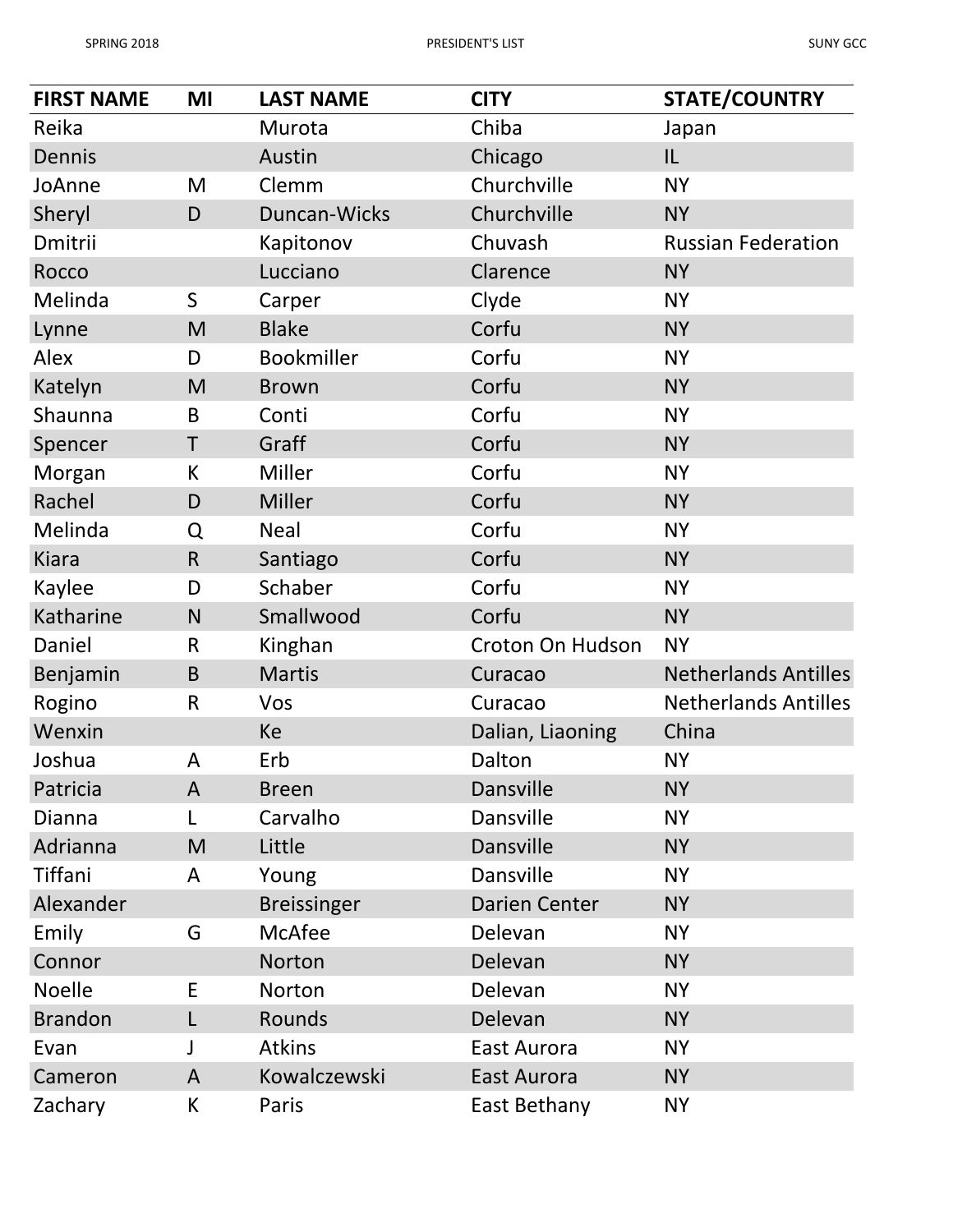| <b>FIRST NAME</b> | MI           | <b>LAST NAME</b> | <b>CITY</b>      | <b>STATE/COUNTRY</b>  |
|-------------------|--------------|------------------|------------------|-----------------------|
| <b>Brian</b>      | D            | <b>Wlazlak</b>   | East Bethany     | <b>NY</b>             |
| Susan             | M            | <b>Boula</b>     | Elba             | <b>NY</b>             |
| Jenna             | $\mathsf B$  | Huntington       | Elba             | <b>NY</b>             |
| Henry             | J            | <b>Stratton</b>  | Elba             | <b>NY</b>             |
| <b>Brittni</b>    | $\mathsf{R}$ | Way              | Fabius           | <b>NY</b>             |
| Adriana           |              | Jacobs           | Fairport         | <b>NY</b>             |
| Annika            |              | <b>Staffo</b>    | Farmington       | <b>NY</b>             |
| Julia             | $\mathsf R$  | Hartung          | Fillmore         | <b>NY</b>             |
| Victoria          | $\mathsf{L}$ | Sample           | Freedom          | <b>NY</b>             |
| Devin             | $\mathsf{N}$ | <b>Trummer</b>   | Freedom          | <b>NY</b>             |
| Kai               |              | Ono              | Funabashi, Chiba | Japan                 |
| Samantha          | M            | Grisewood        | Gainesville      | <b>NY</b>             |
| Canei             | F            | Cotton           | Gates            | <b>NY</b>             |
| Zoe               | M            | Harvey           | Geneseo          | <b>NY</b>             |
| Sarah             | A            | Wright           | Geneseo          | <b>NY</b>             |
| Carter            | L            | Benton           | Gowanda          | <b>NY</b>             |
| Maki              |              | Ishikawa         | Gyoda, Saitama   | Japan                 |
| Michael           | D            | Carlson          | Hamlin           | <b>NY</b>             |
| Linda             | A            | Genagon          | Hamlin           | <b>NY</b>             |
| Ashley            | A            | Roberts          | Hamlin           | <b>NY</b>             |
| Adam              | J            | Price            | Hampshire        | <b>United Kingdom</b> |
| Maya              | F            | <b>Neeley</b>    | Harrisville      | <b>NY</b>             |
| Jacob             | $\mathsf{R}$ | Hemmerick        | Hilton           | <b>NY</b>             |
| <b>Breanna</b>    | E            | Pettys           | Hilton           | <b>NY</b>             |
| Ashley            | $\mathsf{A}$ | Jankowski        | Holland          | <b>NY</b>             |
| Samantha          |              | Major            | Holland          | <b>NY</b>             |
| Gianni            |              | Oddo-LoVullo     | <b>Holland</b>   | <b>NY</b>             |
| Katherine         | E            | Rosenberg        | Holland          | <b>NY</b>             |
| Cameron           | Τ            | Bennage          | Holley           | <b>NY</b>             |
| Starlyt           | $\mathsf C$  | Knight           | Holley           | <b>NY</b>             |
| Cassandra         | A            | <b>McCormack</b> | Holley           | <b>NY</b>             |
| <b>Nicholas</b>   | J            | Merlau           | Holley           | <b>NY</b>             |
| Kirsten           |              | Newbould         | Holley           | <b>NY</b>             |
| Shannon           | L            | Parsons          | Holley           | <b>NY</b>             |
| Heather           | L            | Ramsey           | Holley           | <b>NY</b>             |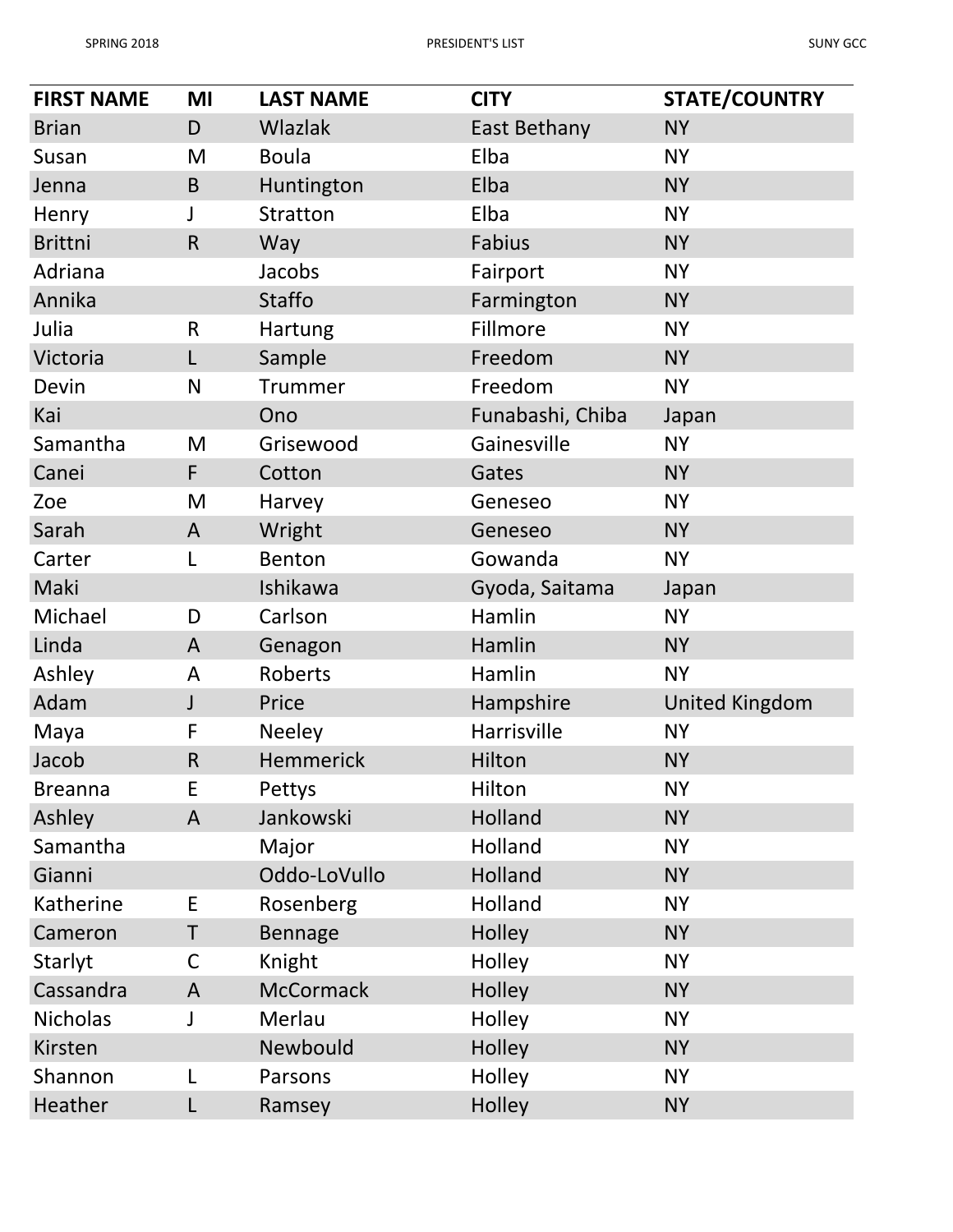| <b>FIRST NAME</b> | MI           | <b>LAST NAME</b> | <b>CITY</b>          | <b>STATE/COUNTRY</b> |
|-------------------|--------------|------------------|----------------------|----------------------|
| Madeline          | $\mathsf{R}$ | Rowley           | Holley               | <b>NY</b>            |
| Jessica           | J            | <b>Scott</b>     | Holley               | <b>NY</b>            |
| Savannah          | M            | <b>Wiggins</b>   | <b>Honeoye Falls</b> | <b>NY</b>            |
| David             | $\mathsf C$  | <b>Basara</b>    | Hornell              | <b>NY</b>            |
| Aleah             | S            | Libordi          | Hornell              | <b>NY</b>            |
| Emma              | $\mathsf{R}$ | Prior            | Hornell              | <b>NY</b>            |
| <b>Nao</b>        |              | Maeda            | Kanagawa             | Japan                |
| Robert            | J            | Cook             | Kendall              | <b>NY</b>            |
| Richard           | P            | Wolf             | Kendall              | <b>NY</b>            |
| Emily             | $\mathsf{R}$ | <b>Boyle</b>     | Kent                 | <b>NY</b>            |
| Chase             | D            | McAdoo           | Knowlesville         | <b>NY</b>            |
| Haley             | $\mathsf{R}$ | Ader             | Lancaster            | <b>NY</b>            |
| Kelsey            | L            | Crawford         | Lancaster            | <b>NY</b>            |
| Chloe             | $\mathsf{R}$ | Everett          | Lancaster            | <b>NY</b>            |
| Jordan            | S            | Lorenc           | Lancaster            | <b>NY</b>            |
| <b>Nicholas</b>   | $\mathsf{R}$ | Chamoun          | Le Roy               | <b>NY</b>            |
| Marissa           | P            | Conte            | Le Roy               | <b>NY</b>            |
| Riley             | $\mathsf{P}$ | <b>DeBellis</b>  | Le Roy               | <b>NY</b>            |
| Jamie             | E            | Englerth         | Le Roy               | <b>NY</b>            |
| Dominic           | S            | Filio            | Le Roy               | <b>NY</b>            |
| Megan             | L            | Furr             | Le Roy               | <b>NY</b>            |
| Lauren            | M            | Hull             | Le Roy               | <b>NY</b>            |
| Ceciely           | K            | Palmer           | Le Roy               | <b>NY</b>            |
| Mary              | M            | <b>Ross</b>      | Le Roy               | <b>NY</b>            |
| Haley             |              | Steen            | Le Roy               | <b>NY</b>            |
| Valaurie          | J            | Zweigle          | Le Roy               | <b>NY</b>            |
| Richard           | $\mathsf C$  | Henkel           | Leicester            | <b>NY</b>            |
| Hannah            | G            | Donnelly         | Livonia              | <b>NY</b>            |
| Steven            | J            | <b>Boring</b>    | Lyndonville          | <b>NY</b>            |
| Gina              | M            | Hagerty          | Lyndonville          | <b>NY</b>            |
| Abigeil           | E            | Rodriguez        | Lyndonville          | <b>NY</b>            |
| <b>Douglas</b>    |              | Ward             | <b>Machias</b>       | <b>NY</b>            |
| Emma              | L            | Ambrose          | Medina               | <b>NY</b>            |
| Corinne           | A            | Johnson          | Medina               | <b>NY</b>            |
| Dawn              | E            | Laskey           | Medina               | <b>NY</b>            |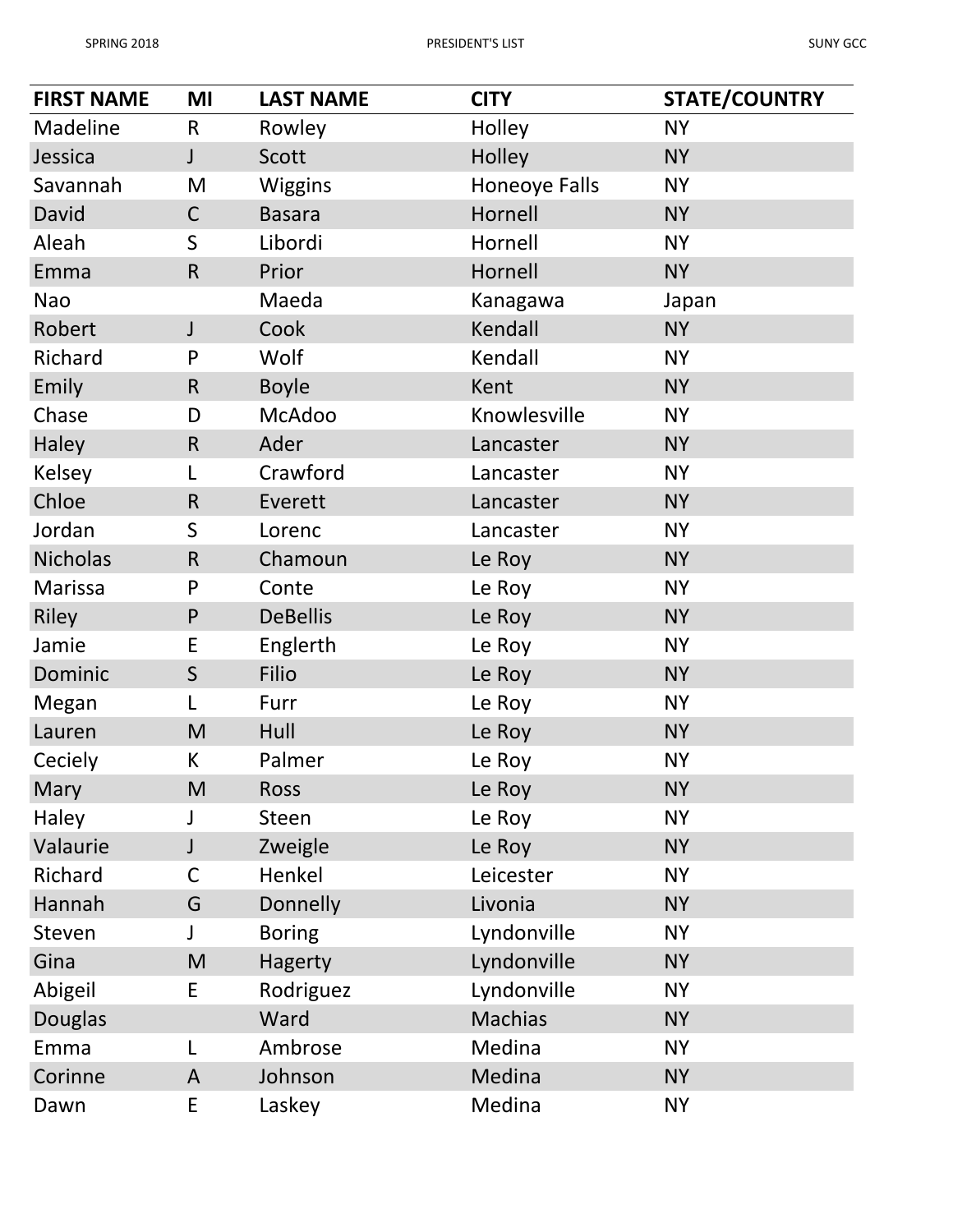| <b>FIRST NAME</b> | MI           | <b>LAST NAME</b>   | <b>CITY</b>         | <b>STATE/COUNTRY</b> |
|-------------------|--------------|--------------------|---------------------|----------------------|
| Tiffany           | M            | Petry              | Medina              | <b>NY</b>            |
| Ace               | A            | <b>Strickland</b>  | Medina              | <b>NY</b>            |
| <b>Dustin</b>     | J            | Wells              | Medina              | <b>NY</b>            |
| Emma              | J            | Wilson             | Medina              | <b>NY</b>            |
| Arden             | M            | Zavitz             | Medina              | <b>NY</b>            |
| Anna              | L            | Adams              | Menziken            | Switzerland          |
| Rebecca           | $\mathsf{R}$ | Albrecht           | Middleport          | <b>NY</b>            |
| Naomi             | $\mathsf R$  | Slingerland        | Middleport          | <b>NY</b>            |
| Caylen            | M            | <b>Williams</b>    | Middletown          | <b>CT</b>            |
| Savon             | M            | Williams           | Middletown          | <b>CT</b>            |
| Rebecca           |              | <b>Allis</b>       | Mocksville          | <b>NC</b>            |
| Colleen           | M            | Kelsey             | <b>Mount Morris</b> | <b>NY</b>            |
| Mayumi            |              | Wakatsu            | Nagoya, Aichi       | Japan                |
| Terumi            |              | Fujisawa           | Nakano, Nagano      | Japan                |
| Caitlin           | $\mathsf{R}$ | <b>Bamper</b>      | <b>Newark</b>       | <b>NY</b>            |
| Tu                |              | Nguyen Hoang Cam   | Newcastle           | <b>ME</b>            |
| Julie             | E            | Cultrara           | North Chili         | <b>NY</b>            |
| Michele           | H            | Kuhlmann           | North Chili         | <b>NY</b>            |
| Allison           | M            | <b>Becker</b>      | North Java          | <b>NY</b>            |
| Vincent           | P            | Iglesias-Cardinale | Nunda               | <b>NY</b>            |
| Kasey             | D            | Edgerton           | Oakfield            | <b>NY</b>            |
| Stephanie         | R            | Halat              | Oakfield            | <b>NY</b>            |
| Laura             |              | Lundmark           | Oakfield            | <b>NY</b>            |
| Jessica           | т            | Waite              | Oakfield            | <b>NY</b>            |
| Rosalyn           | N            | Sealey             | <b>Oakland Park</b> | FL                   |
| <b>Brock</b>      | E            | <b>Krebs</b>       | Olds                | Canada               |
| Charlotte         | $\vee$       | <b>Hughes</b>      | Ordizan             | France               |
| Ayaka             |              | Yamanaka           | Osaka, Osaka        | Japan                |
| Lountanding       |              | Camara             | Paris               | France               |
| Maelee            | G            | Sanford            | Pavilion            | <b>NY</b>            |
| Rebekah           | $\mathsf S$  | Spicer             | Pavilion            | <b>NY</b>            |
| Benjamin          | N            | Werner             | Pavilion            | <b>NY</b>            |
| Jessica           | $\mathsf{R}$ | Aubert             | Perry               | <b>NY</b>            |
| Melissa           | M            | Mason              | Perry               | <b>NY</b>            |
| Pilar             | E            | <b>McKay</b>       | Perry               | <b>NY</b>            |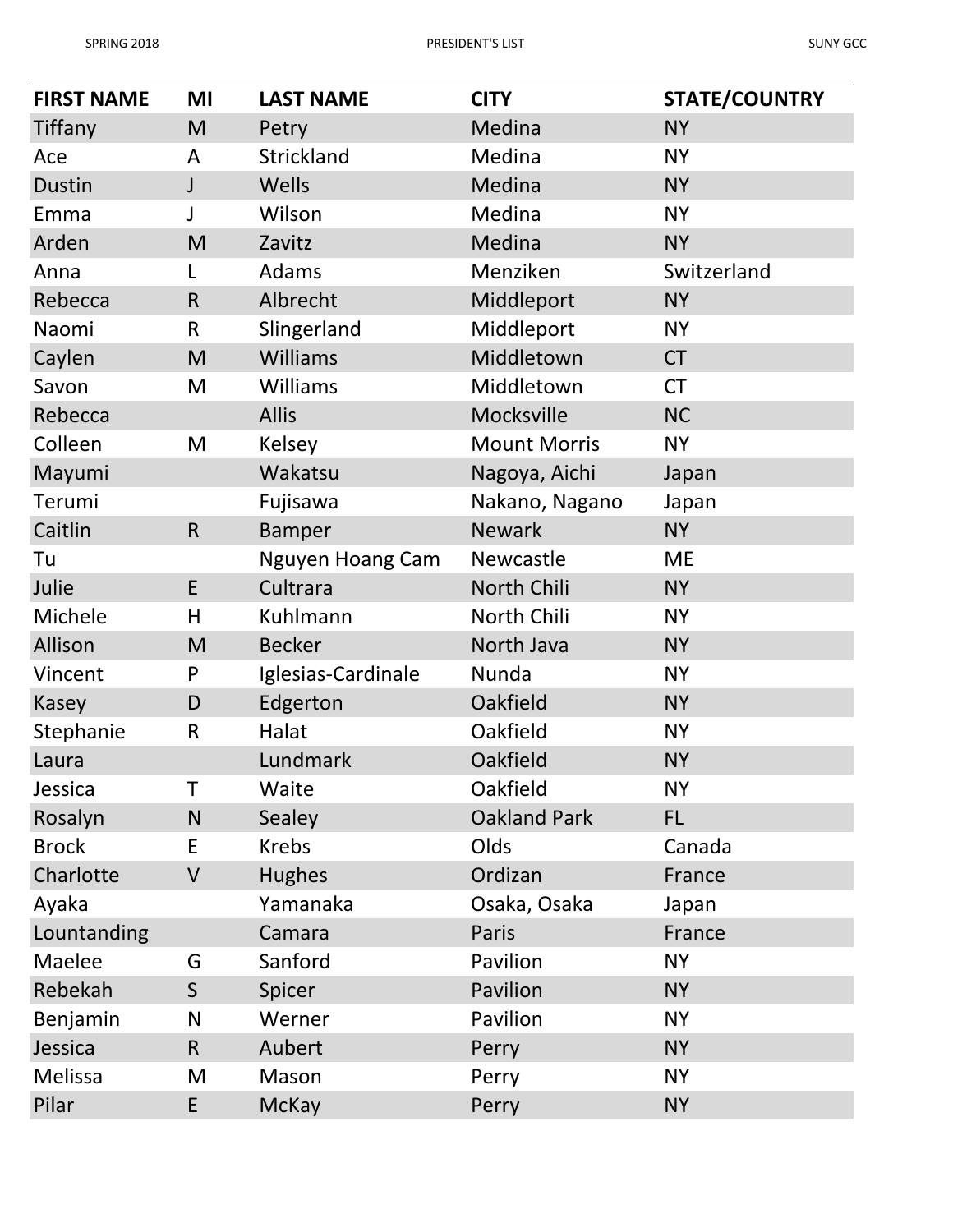| <b>FIRST NAME</b> | MI           | <b>LAST NAME</b> | <b>CITY</b>           | <b>STATE/COUNTRY</b>  |
|-------------------|--------------|------------------|-----------------------|-----------------------|
| Lyndsey           | $\mathsf{S}$ | Rowland          | Perry                 | <b>NY</b>             |
| Austin            | T            | Wheeler          | Perry                 | <b>NY</b>             |
| Dominique         | A            | Angellotti       | Piffard               | <b>NY</b>             |
| Adam              | E            | Cox              | Pike                  | <b>NY</b>             |
| Logan             | J            | Schimmel         | Prattsburgh           | <b>NY</b>             |
| <b>Brianna</b>    | $\mathsf{C}$ | Slane            | Retsof                | <b>NY</b>             |
| Lexus             |              | <b>Banks</b>     | Rochester             | <b>NY</b>             |
| Cassandra         | L            | <b>Bitter</b>    | Rochester             | <b>NY</b>             |
| Naomi             | A            | <b>Bradley</b>   | Rochester             | <b>NY</b>             |
| Liliana           | M            | Crane            | Rochester             | <b>NY</b>             |
| <b>Brittney</b>   | B            | Habermacher      | Rochester             | <b>NY</b>             |
| Mikaela           |              | Kaschner         | Rochester             | <b>NY</b>             |
| Michael           | J            | Loson            | Rochester             | <b>NY</b>             |
| Krystal           |              | <b>Meier</b>     | Rochester             | <b>NY</b>             |
| Alexander         |              | Miller           | Rochester             | <b>NY</b>             |
| <b>Briona</b>     |              | Siplin           | Rochester             | <b>NY</b>             |
| Emma              | E            | Stone            | Rochester             | <b>NY</b>             |
| Jeanelle          |              | Waterstraw       | Rochester             | <b>NY</b>             |
| Angela            |              | Wollschlager     | Rochester             | <b>NY</b>             |
| Yuki              |              | Lai              | Selangor              | Malaysia              |
| Chanho            |              | Lee              | Seo-Gu, Daejeon       | Korea, Republic Of    |
| Tabitha           |              | Little           | Sherman               | <b>NY</b>             |
| Erika             |              | Yamanaka         | <b>Shiga</b>          | Japan                 |
| Ashley            |              | Finkle           | <b>Silver Springs</b> | <b>NY</b>             |
| Loretta           | $\mathsf S$  | Green            | <b>Silver Springs</b> | <b>NY</b>             |
| Tommi             | K            | Rutherford       | <b>Silver Springs</b> | <b>NY</b>             |
| Crystal           | D            | Shearing         | <b>Silver Springs</b> | <b>NY</b>             |
| Benjamin          | J            | <b>Wattis</b>    | Slough, Berkshire     | <b>United Kingdom</b> |
| Lincoln           | J            | Potter           | South Australia       | Australia             |
| Hannah            | M            | <b>Cliff</b>     | Spencerport           | <b>NY</b>             |
| Paula             | K            | Lutz             | Springville           | <b>NY</b>             |
| Levi              | $\mathsf{R}$ | Miller           | Springwater           | <b>NY</b>             |
| Jill              | E            | Woodruff         | Springwater           | <b>NY</b>             |
| Lauren            | E            | Graney           | <b>Stafford</b>       | <b>NY</b>             |
| <b>Brandon</b>    | M            | Daly             | Strykersville         | <b>NY</b>             |